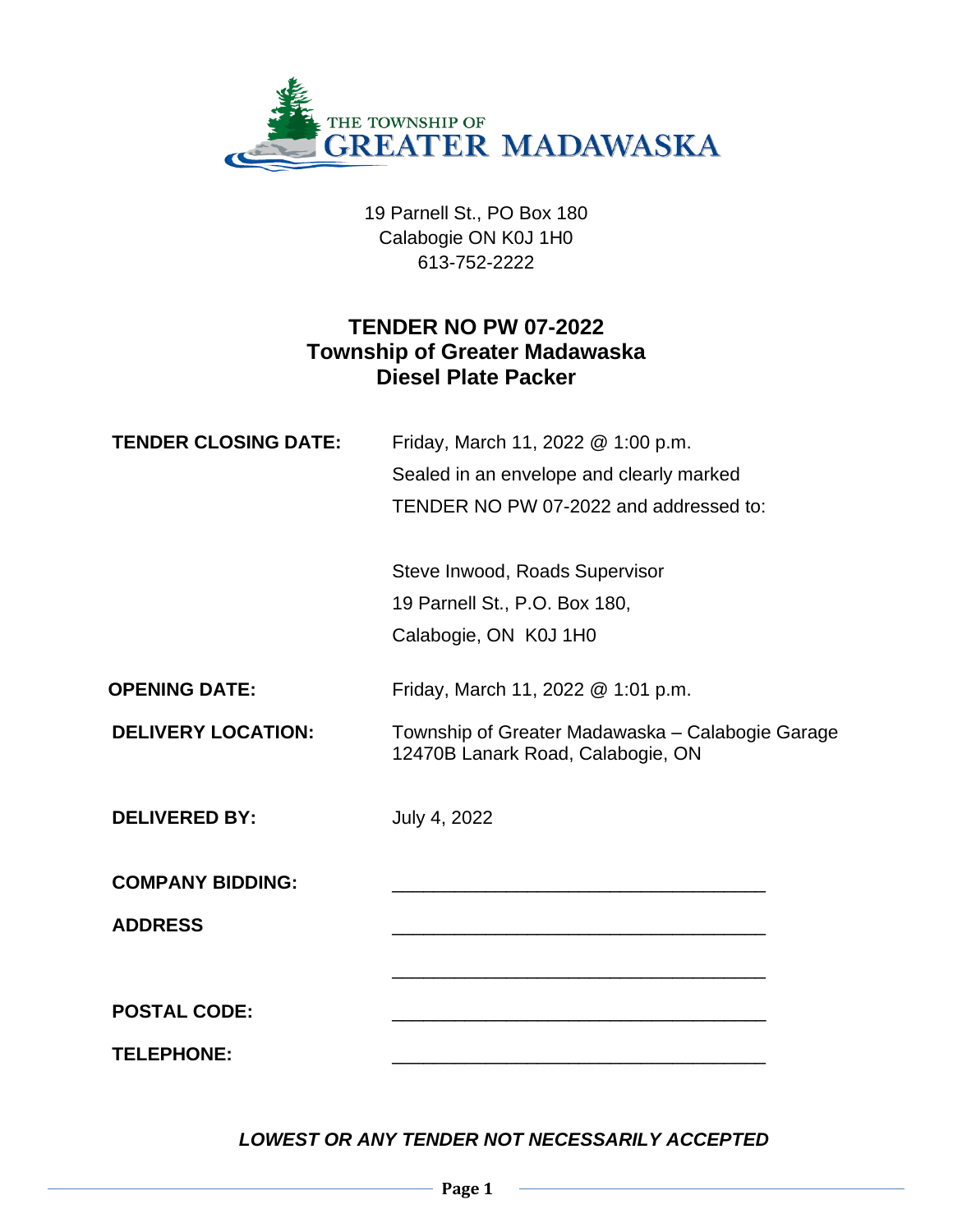| <b>Name of Individual or Firm:</b><br>(Hereafter referred to as the<br>"Contractor") |  |
|--------------------------------------------------------------------------------------|--|
| <b>Address:</b>                                                                      |  |
| <b>Signature of Person</b><br><b>Signing for Firm:</b>                               |  |
| <b>Email Address of Person</b><br><b>Signing for Firm:</b>                           |  |
| Date:                                                                                |  |
| <b>Office of Person</b><br><b>Signing for Firm:</b>                                  |  |
| <b>Witness or Firm Seal:</b>                                                         |  |
| <b>TOTAL TENDER:</b>                                                                 |  |
| (Including Applicable Taxes)                                                         |  |

All bidders who download any bid opportunity from the Township of Greater Madawaska Web Page are to check the page often for any changes or addendums. It is the bidders' sole responsibility to access the Web Page and download any changes or addendums to any bid opportunity. Any bids received that do not include posted addendums and/or change notices may be rejected.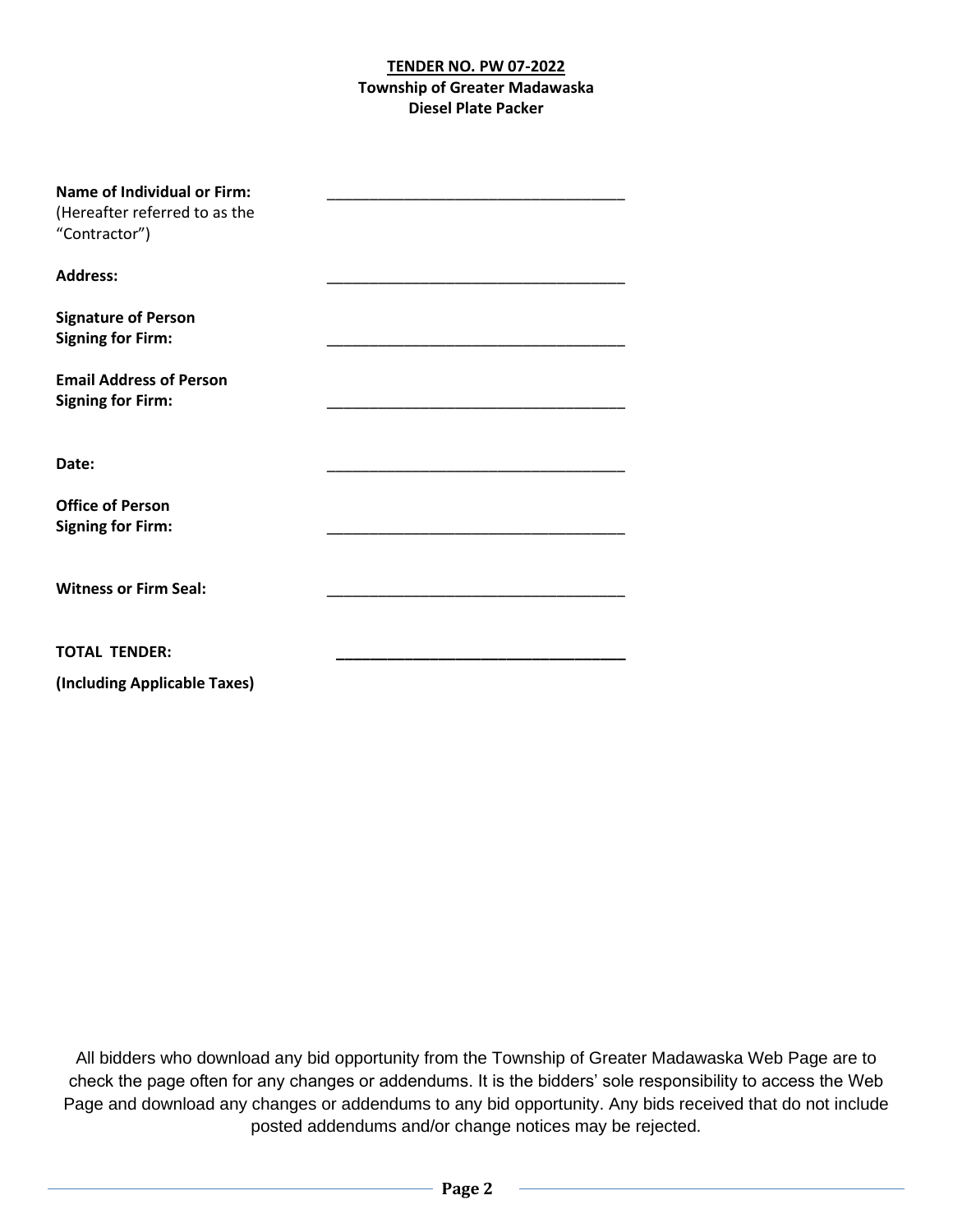## **Accessibility Declaration**

In submitting this tender/quotation, I/we, on behalf of certify the following: (legal name of company)

a) As employer and **Consultant OR Constructor** for this project, I/we agree to remain in compliance with the requirements of the "Accessibility For Ontarians With Disabilities Act, 2005", including Ontario Regulation 191/11 and Ontario Regulation 429/07.

Dated at \_\_\_\_\_\_\_\_\_\_\_\_\_\_\_\_\_\_\_\_\_\_\_\_this day of \_\_\_\_\_\_\_\_\_\_\_\_\_\_\_\_\_\_\_\_\_, 2022.

(Authorized Signing Officer)

(Title)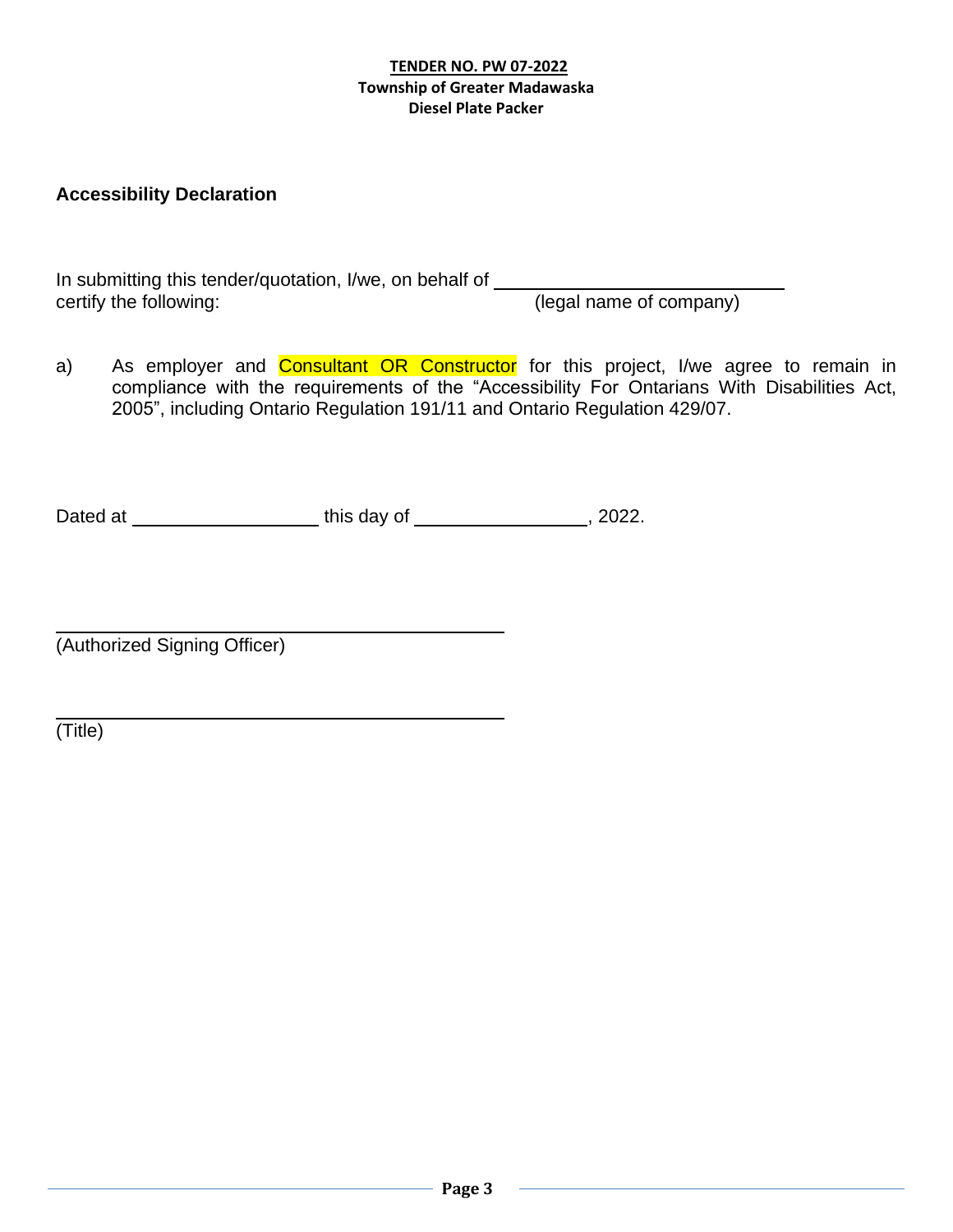#### **PROCEDURES**

- 1. All inquiries, concerning the Tender, prior to the Tender closing, shall be directed to Steve Inwood, Roads Supervisor at sinwood@greatermadawaska or 613-752-1442.
- 2. Notification of Acceptance of Tender will be by telephone and written form of the notice, to the address of the Contractor used on the bid forms. The date of Acceptance shall be deemed to be the date of receipt of the Acceptance Notice by the contractor.
- 3. A Tender may be voided by superseding it with a later Tender or letter of withdrawal, prior to the closing date and time.

#### **SPECIAL PROVISIONS**

- 1. All relevant documentation must be provided with the tender package.
- 2. Operator's Manual and Line Ticket to be supplied.
- 3. All Trouble Shooting, Service, Maintenance and Electrical Service Manuals shall be supplied in hard copy and electronic, either stick or cd format.
- 4. Warranty Information must be included, what is covered and for how long.

#### **BASIS OF REJECTION OF TENDER**

Tenders not conforming to the following requirements will be disqualified:

- 1. Tender must be legible, in ink or by printer.
- 2. Tender must be in possession of the Township by the closing date and time.
- 3. Tender must be on form provided and not restricted or modified in any way.
- 4. Tender must be signed and sealed by an authorized official of the bidding organization. A joint tender must be signed and sealed by each company.